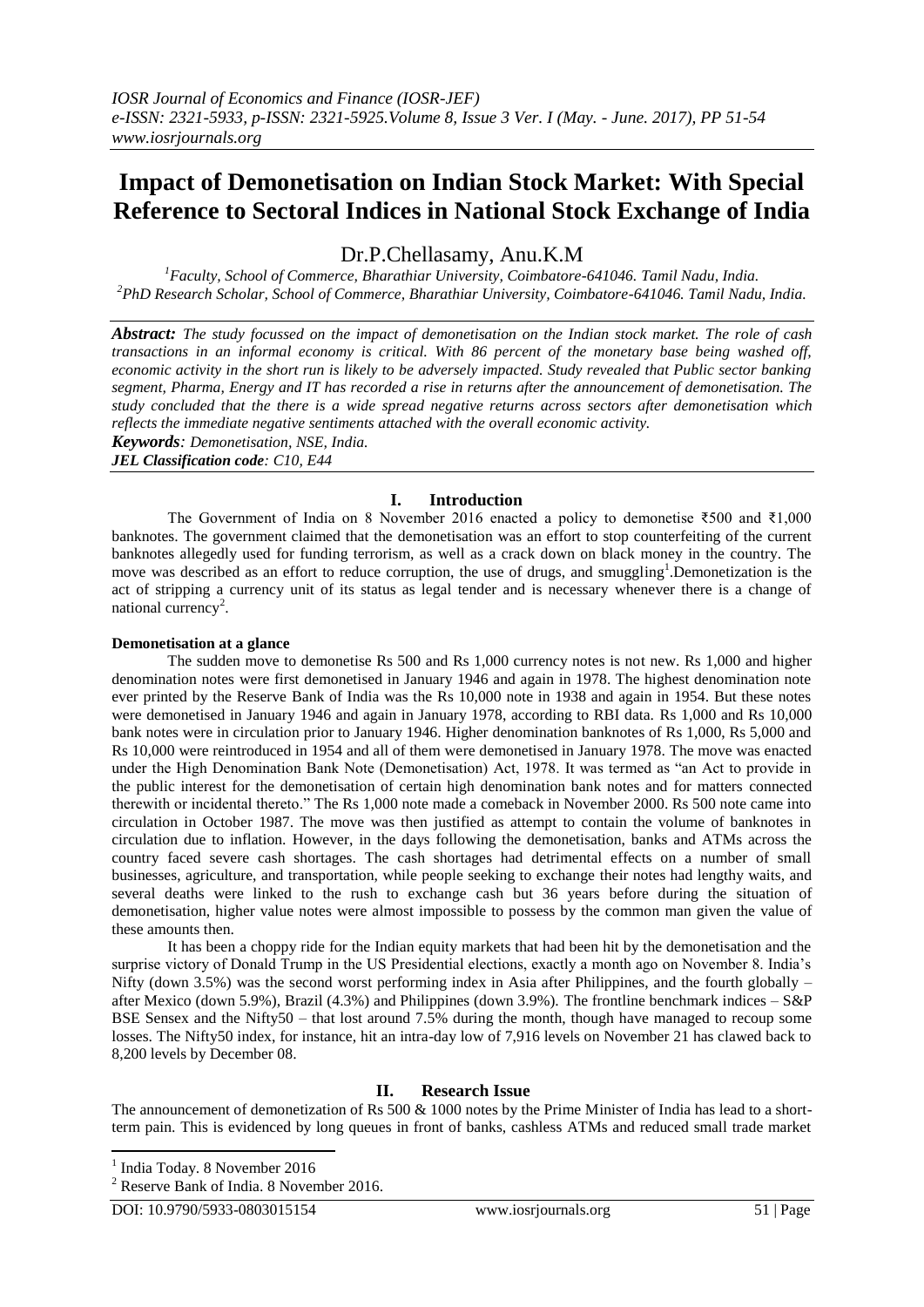activities bear testimony to it. A reliable criterion to gauge the immediate economic impact of a sudden policy shock is to observe stock market trends. Traditionally viewed as a predictor of the economy, sharp and persistent plunges in stock market indices could indicate deterioration in economic activity. These demonetization measures have had significant and immediate impact on the state of the Indian economy. These measures are also expected to result in long-term impact on certain industries and sectors. Hence the researcher have framed the following research question

What is the Impact of Demonetisation on Sectoral Indices in National Stock Exchange (NSE)?

# **III. Methodology**

The aim of the research was to investigate the impact of demonetisation on Nifty Sectoral indices. The study used closing index for the period from October 3rd to December 9 2016 which contain 47 observations. To study the impact of demonetisation, the study period is divided into pre and post demonetisation period. 25 trading days before the event (October 3-November 8) with a period of 22 trading days after the event (November 9-December 9) and all data are obtained from NSE website. Ordinary least square was utilised for the study.

# **IV. Results & Discussion**

The price movement of Nifty Sectoral indices for the pre and post demonetisation has been presented in the chart 1.



**Chart 1:** Price movement of Major Sectoral Indices at NSE

Chart explains the average indices in NSE before and after the announcement of Government of India's decision to cancel the legal tender character of ₹500 and ₹1,000 banknotes with effect from 9 November 2016. From the table it can be inferred that among the sectoral indices, realty, auto, private bank and fast moving consumer goods (FMCG) were the worst hit on the National Stock Exchange (NSE), On the other hand PSU bank gained during the period.

# **Least Square Regression Analysis**

To assess the impact of demonetisation on sectoral returns in NSE, a Dummy variable representing the pre and post period has been included as explanatory variable and the results has been presented in the following tables. *CNX AUTO*

|  |  | Table 1: Least Square Regression result for Auto Returns |  |  |  |  |
|--|--|----------------------------------------------------------|--|--|--|--|
|  |  |                                                          |  |  |  |  |

| Variable       | Coefficient                                          | <b>Std Error</b> | t-statistic | Prob. |
|----------------|------------------------------------------------------|------------------|-------------|-------|
|                | $-0.075$                                             | 0.328            | $-0.230$    | 0.819 |
| Demonetisation | $-0.292$                                             | 0.474            | $-0.614$    | 0.542 |
|                | Coefficients: $\beta$ 0 = -0.075, $\beta$ 1 = -0.292 |                  |             |       |

From the table 1 it can be inferred that the expected average return of Auto sector before demonetisation period is -0.075 and the expected average return after demonetisation is -0.367 (-0.075+-0.292). It indicates that the average return in automobile sector has decreased by 0.292 that is by 29.2 percent. More importantly, all purchases, except two-wheelers, have mandated PAN card disclosure in the automobile industry. This had allowed cash transactions for buying two wheelers. With demonetisation, a reduction in cash

*Source: nseindia.com*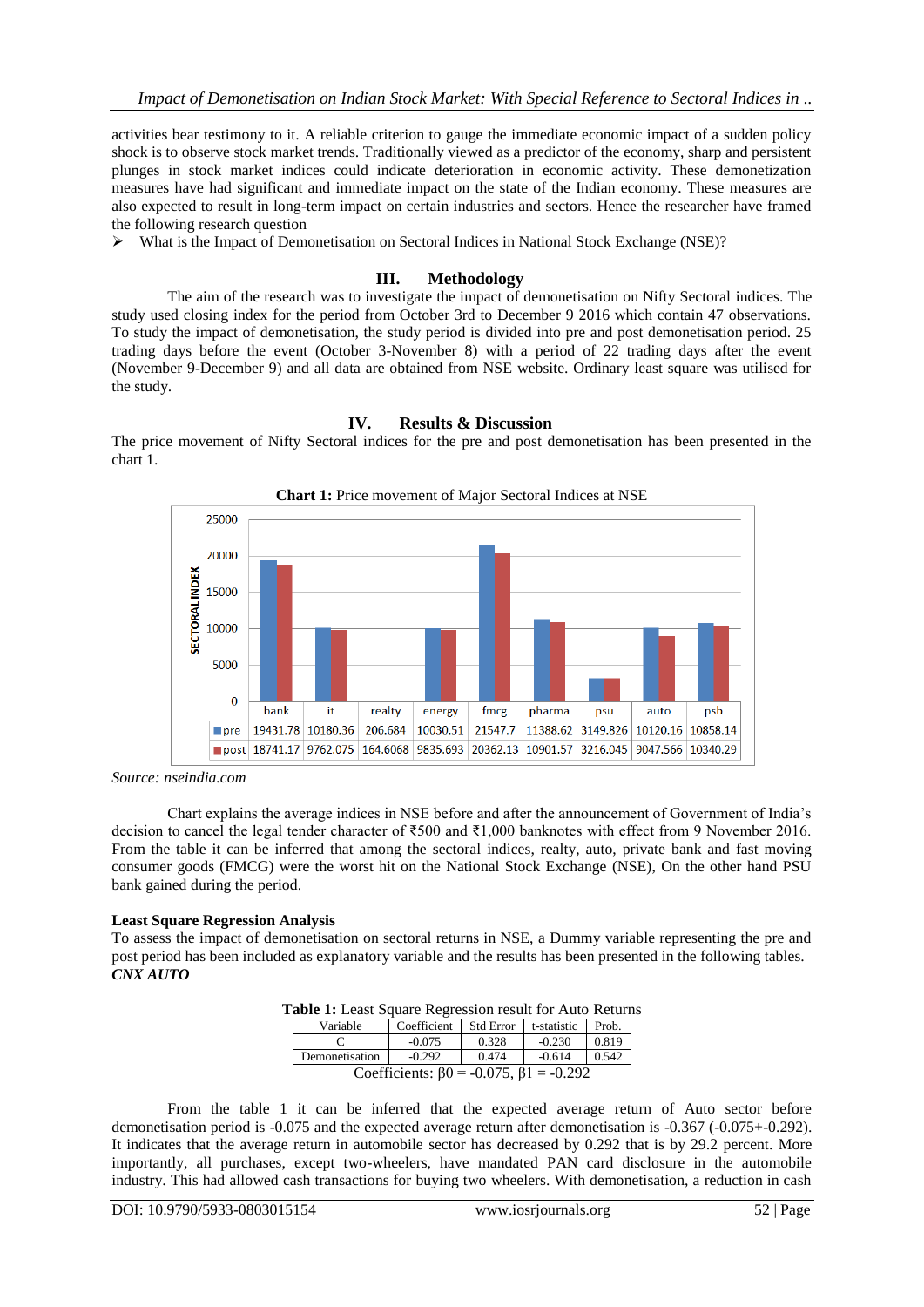transactions has restrained the demand for two-wheelers and has had a short run adverse impact on the industry. Secondly, luxury car segments have been a safe haven for spending unaccounted money. With demonetisation and massive withdrawal of money in circulation, the sector is likely to have a significant impact, with the resultant impact being seen in the index.

#### *CNX BANK*

| <b>Table 2:</b> Least Square Regression result for Bank Returns |                          |                   |                      |  |  |  |
|-----------------------------------------------------------------|--------------------------|-------------------|----------------------|--|--|--|
| Variable                                                        | Coefficient (Bank Nifty) | Coefficient (PSU) | Coefficient (PrytSB) |  |  |  |
|                                                                 | $-0.014$                 | $-0.138$          | 0.018                |  |  |  |
| Demonetisation                                                  | $-0.166$                 | 0.405             | $-0.282$             |  |  |  |

Table explains the impact of demonetisation on Banking sector returns. From the table C indicates the expected average returns of Banking Sector before demonetisation and the value is -0.014. The coefficient value -0.166 reveals the difference in returns during pre and post demonetisation. It can also be inferred from the result that the average return for the post demonetisation is -0.18(-0.014+-0.166).

Despite the wide uncertainty on the effects of demonetisation in the economy, the banking sector has been positively affected. With a rise in deposits both for current and savings accounts and falling interest rates, demonetisation is expected to spur liquidity and treasury gains. However, table indicates that the average post demonetisation returns for the banking sector is 0.16% less than the return before demonetisation. This requires segregating the sector into the public and private segments.

The result also shows that the public banking sector recorded a higher average return of 0.40 percent post demonetisation. This rise could be attributed to the fact that public banks have a major share (approximately 80% as of March 2016) in Jan Dhan Yojna accounts. With the old Rs 500 and Rs 1000 notes becoming invalid, these accounts and hence the public sector banks may witness a huge inflow of deposits. The private banking sector, in contrast, witnessed negative impact, a drop of 0.28 percent due to demonetisation. One possible reason may be that due to the intertwined structure of various sectors with banking

One of the reasons for the opposite effect across the two banking segments may be due to the base effect for public banks since the profitability of public banks is one-fourth of the private banks. To summarise, although public sector banks have reflected positive returns post demonetisation, the effect is not strong enough to offset the negative impact on the private banking sector.

| <b>1 able 5:</b> Least Square Regression result for 11 Returns<br>- Std Error<br>t-statistic<br>Prob.<br>Variable<br>Coefficient |          |       |          |       |
|----------------------------------------------------------------------------------------------------------------------------------|----------|-------|----------|-------|
|                                                                                                                                  |          |       |          |       |
|                                                                                                                                  | $-0.119$ | 0.256 | $-0.466$ | 0.642 |
| Demonetisation                                                                                                                   | 0.126    | 0.371 | 0.3409   | 0.735 |

**Table 3:** Least Square Regression result for IT Returns

The impact of demonetisation on IT sector returns is presented in Table . coefficient of C indicates that the average returns during pre demonetisation period is -11.9 percent. From the result it can also be inferred that the average return after the demonetisation has been announced is 0.007 (-0.119+0.126). Demonetization probably impacts the least on stocks in this sector since they gets most revenue in Forex and get everything via  $b$ anking channels<sup>3</sup>.

**Table 4:** Least Square Regression result for Realty Returns

| Variable       | Coefficient | Std Error | t-statistic | Prob. |
|----------------|-------------|-----------|-------------|-------|
|                | $-0.21$     | 0.526     | $-0.403$    | 0.689 |
| Demonetisation | $-0.43$     | 0.76      | $-0.568$    |       |

The mean return of realty sector post demonetisation is 0.43% lower than pre demonetisation period. Kalmesh Rao, CEO, Kotak Securities is in the opinion that realty stocks as the sector will be among the worst affected by the demonetisation move<sup>4</sup>. According to the study of Ritika Jain, it is revealed that Property is another dominant route for storing black money. This coupled with a multilayered tax system (Stamp duty and registration charges, VAT and Service Tax), the sale price of properties is generally higher than the documented price. Besides, the incidence of property undervaluation is very high in secondary markets. Demonetisation may navigate this sector to a more organised system. However, the short-term reduced volumes in resale market and reduced demand has put downward pressure on land prices.

 3 Rajat Sharma, "Demonetization: Impact on stock markets"

<sup>&</sup>lt;sup>4</sup> Narendra Nathan, "How demonetisation and Donald Trump's victory impact your investments"